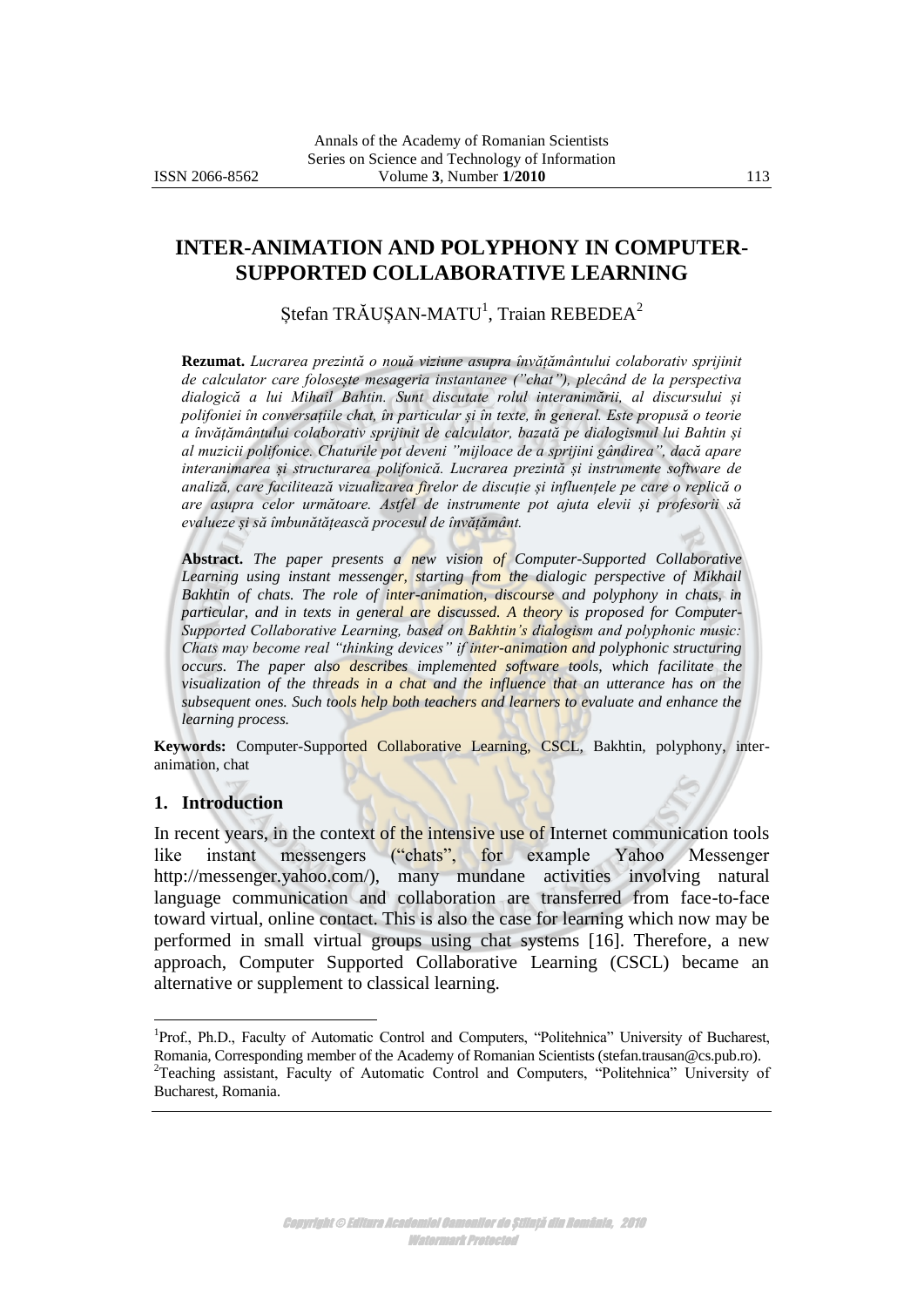Koschmann [9] proposed Mikhail Bakhtin"s dialogism [2, 3] as a paradigm for work under the CSCL paradigm, emphasizing multivocality and polyphony as key features of this theory. Wegerif [21] joins, considering also dialogism as a basis, which can be used for developing tools for teaching thinking skills. He emphasizes the role of inter-animation as a desideratum for a successful collaborative learning process. However, until now, almost no investigations and developments were performed on how these ideas could effectively be used for the analysis of CSCL dialogs and for the implementation of supporting computer tools. The research presented here started from the idea to fulfill this lack, investigating how Bakhtin"s theory of polyphony and inter-animation can explain some phenomena that appear in CSCL chat conversations and how this theory can be used for the analysis and the support of collaborative learning chat conversations. Moreover, several computer tools were implemented and investigated [18].

Computer Supported Collaborative Learning is not only a consequence of the spread of Internet communication tools. It is also a new approach in computerbased support tools for learning because it is a paradigm shift from a knowledge transfer perspective (knowledge as a commodity that can be transferred or acquired from a recipient to someone's mind) to a socio-cultural view (knowledge is built socially [9, 16]). The socio-cultural learning paradigm was initiated by Vygotsky [20], and had a permanently increasing influence on learning theories, especially after the evidence of the limitations of the Intelligent Tutoring Systems paradigm, based on the knowledge acquisition model [9]. As Deborah Hicks mentioned: "Learning occurs as the co-construction (or reconstruction) of social meanings from within the parameters of emergent, socially negotiated, and discursive activity" ([8], quoted also by Koschmann [9]). The same idea is introduced also by Sfard [15]: "rather than speaking about 'acquisition of knowledge," many people prefer to view learning as *becoming a participant in a certain discourse*".

The paper continues with a presentation of Bakhtin's ideas and how they may be used for a theory of CSCL. The third section describes several software tools for analysing chats, which implement the theory introduced by the author.

## **2. Bakhtin and CSCL**

Polyphony, inter-animation and other basic ideas introduced by Bakhtin are very well suited for building a theory of CSCL using instant messenger dialogs ("chats"). In learning, students have to understand the domain they learn and they have also to learn how to think. In addition, they need to become able to emit competent utterances, to build discourses, to communicate, to become members of a community of knowledgeable persons in the studied domain and to master the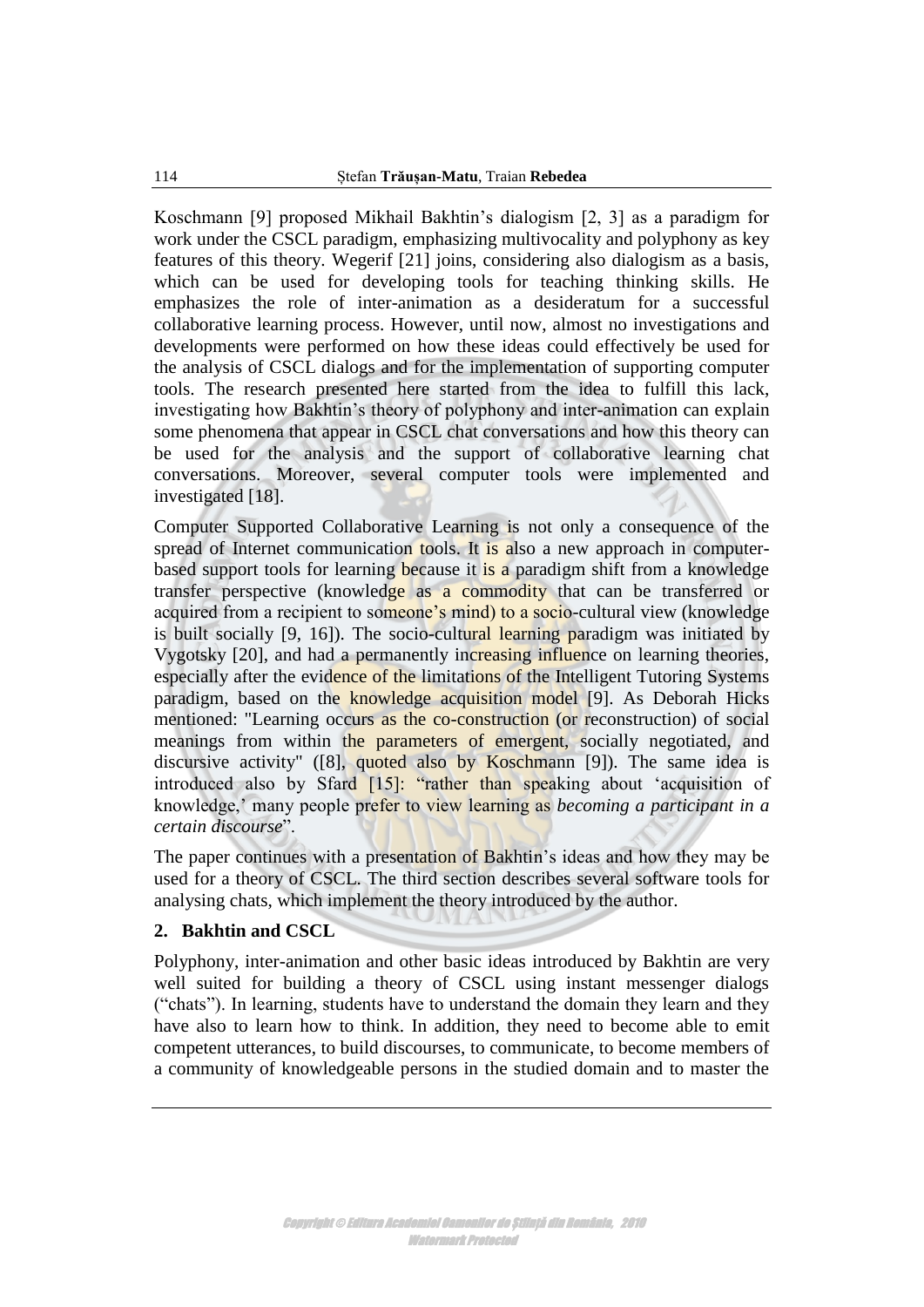specific speech genres. For all these problems, useful suggestions may be found in Bakhtin's work, as we will see below. Moreover, Bakhtin's ideas may be used for implementing computer programs for analyzing students' chats in order to automatically give them feedback and grades [5, 18].

A desideratum of any learning process is that students achieve *understanding* of taught concepts. A suggestion about how to do it is implicitly provided by Voloshinov: "*Any true understanding is dialogic in nature*. Understanding is to utterance as one line of dialogue is to the next" [19]. From this perspective, dialogue is fundamental in understanding. Nevertheless, Bakhtin"s dialogue should not be reduced only to a true, face-to-face conversation, where we can hear only the voices of the talking persons. Dialogue is a fundamental feature of human language-based communication and the extension of the concept of voice should be enlarged. Even inner speech is, as Vygotsky also noted, a "unique form of collaboration with oneself" [6].

Dialogue occurs also in any written text, Bakhtin's dialogism becoming a substrate for a theory of how people think, learn and understand. This is in consonance with Lotman's conception of text as a "thinking device"  $[22]$ , determining that:

"The semantic structure of an internally persuasive discourse is not *finite*, it is *open*; in each of the new contexts that dialogize it, this discourse is able to reveal ever new *ways to mean*" [2].

Text becomes an opening toward dialogue, a thinking device that cultivates understanding and learning. In the same time, dialogue may be extended towards any text and even any human kind of communication, for example based on sound and image. In fact, polyphony in music is an elaborated dialogue in which a series of voices construct a coherent discourse. It can become even a model for achieving coherence in a community of voices in general, for example a group of students that construct knowledge learning together or a group of researchers that perform creative activities for example in design. In our work, we take this polyphonic model for analyzing and assessment of Computer Supported Collaborative Learning. MAN

In the same idea, *utterances* at Bakhtin have a wider extent than it is considered in computational linguistics [11]. They range "from a short (single-word) rejoinder in everyday dialogue to the large novel or scientific treatise" [4].

An important fact, as Wertsch remarked, is that "an utterance can exist only by being produced by a voice" [22]. Moreover, as Bakhtin emphasized, each utterance is, in fact, filled with a multitude of voices, it cannot be separated from the communities in which men live and from the *others*: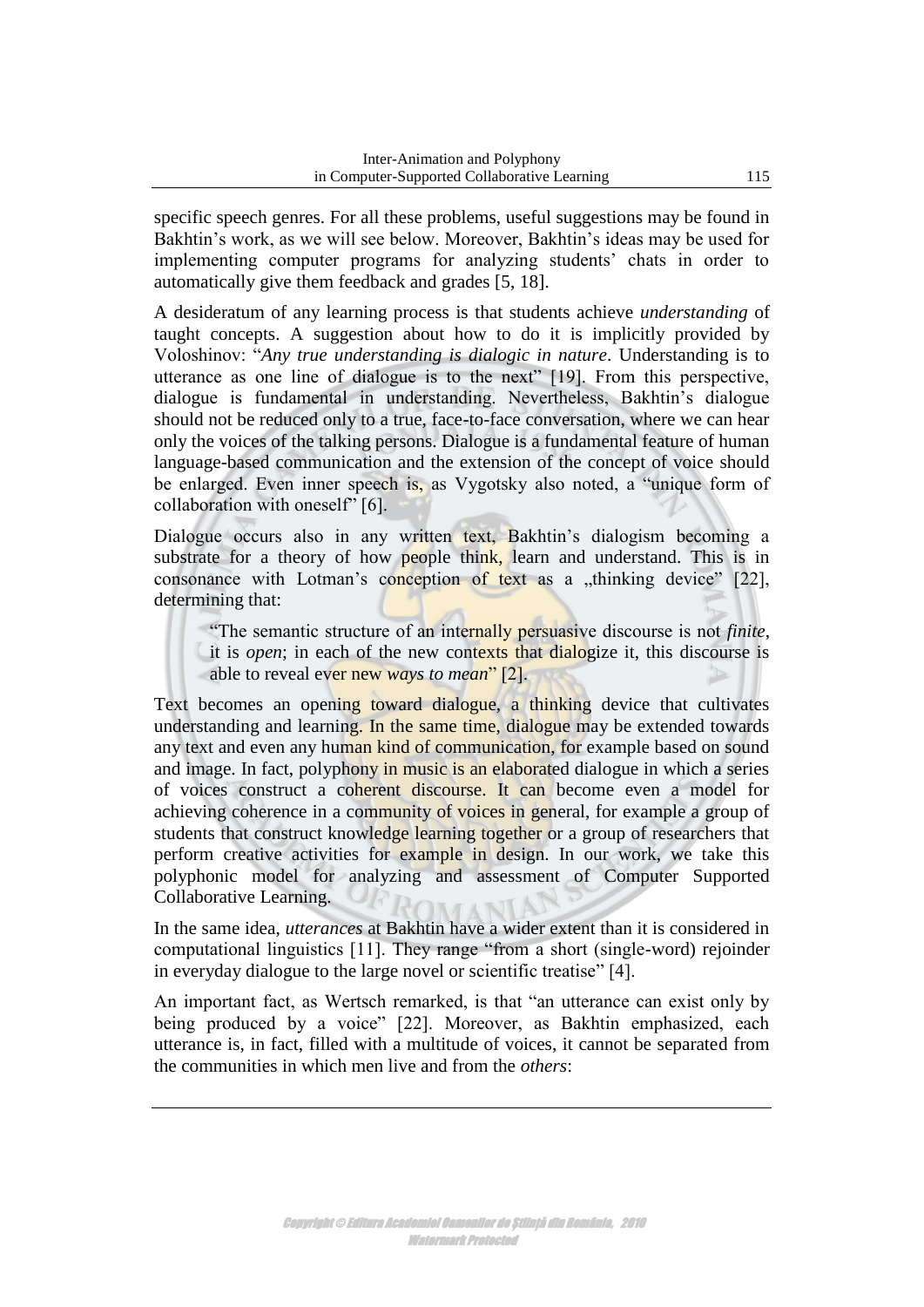"The very being of man (both external and internal) is the *deepest communion*. *To be means to communicate….* To be means to be for *another*, and through the other, for oneself" [3].

CSCL is essentially based on community work. Here also Bakhtin has a very interesting suggestion. Communities of voices have an additional, *unmerged* character:

"The intersection, consonance, or interference of speeches in the overt dialog with the speeches in the heroes' interior dialogs are everywhere present. The specific totality of ideas, thoughts and words is everywhere passed through several unmerged voices, taking on a different sound in each*"* [1].

This dual nature of community and the individuality of voices are expressed by Bakhtin also by the concept of *polyphony*, that he considers one of the main merits of Dostoevsky novels [1]. The relation of discourse and communities to music was remarked also by Tannen: "Dialogue combine with repetition to create rhythm. Dialogue is liminal between repetitions and images: like repetition is strongly sonorous" [16].

A very important idea brought by Bakhtin, related to the above-discussed characteristics of utterances, is that of speech genres, that determines "definite and relatively stable typical *forms of construction of the whole*" [4]. Speech genres may be seen also as an additional form of coherence besides intentional and attentional states identified by [7]. To acquire knowledge may be seen as the ability of building a discourse in a given speech genre (e.g. mathematics): "to learn is to become a skilled member of communities of practice …. and to become competent at using their .... speech genres" [16].

Discourse, together with dialogue, has a much complex meaning in Bakhtin's (and Voloshinov and Medvedev) writings, getting the position of a prime philosophical category:

"Bakhtin profoundly redefined the Word itself and attempted to infuse it with its original Greek sense of logos ("discourse"). For Bakhtin, words cannot be conceived apart from the voices who speak them; thus, every word raises the question of authority" [6, 12].

Mihailovic goes even further, saying that Bakhtin's "slovo" denotes sometimes a

"communality of those interacting with it and not any particular word or utterance", with "roots in ancient Greek and theological sources (…) *Interpenetration* (*vzaimo-proniknovenie*) is a term that Bakhtin frequently uses to characterize dialogue [12], a perspective at odds with the idea of 'mixing'."  $[14]$ .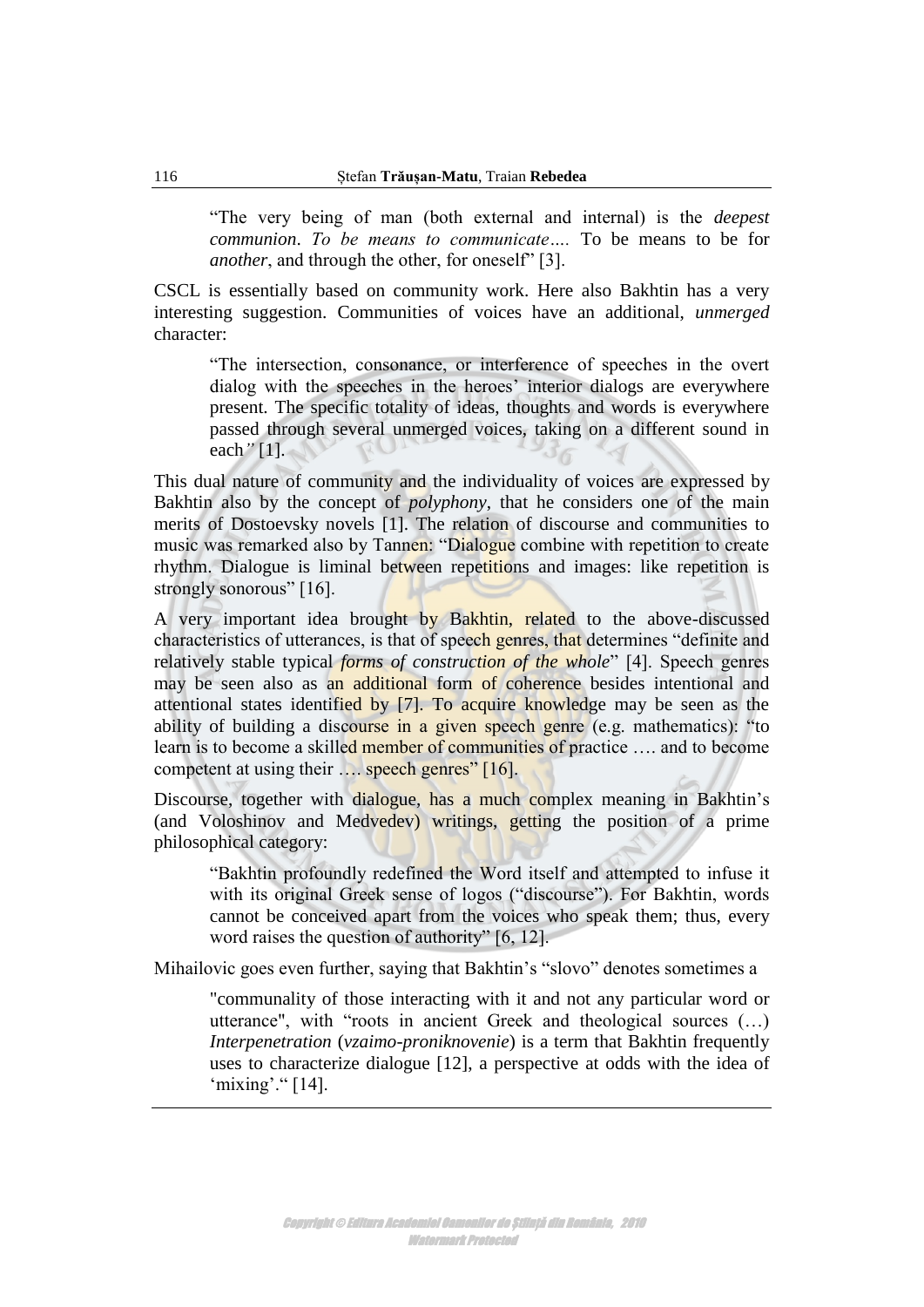In the same philosophical context, Bakhtin considers that between ideas and words is a very important relation:

"The *idea* is a *living event* …. In this respect the idea resembles the *word,* with which it forms a dialogical unity. Like the word, the idea wants to be heard, understood and "answered" by other voices, from other positions. Like the word, the idea is by nature dialogical" [3].

Bakhtin's ideas, as also Wertsch remarked [22], are an elaboration of Vygotsky theory [20] of speech internalization: "For Vygotsky, the word is a powerful amalgam: part sign, part tool, it is *the* significant humanizing event" [6]. From another point of view, "discourse lives on the boundary between its own context and another, alien, context" [2]

An essential attribute of narrative, of *discourse* is that it has sense only if there are at least two persons. We could say, of course, that we many times think, individually, we remember stories or we organize our experience in an internal discourse. Thinking is, in fact a discursive activity. Bakhtin remarked the "primordial dialogism of discourse" [2], that the

"dialogic orientation of discourse is a phenomenon that is, of course, a property of *any* discourse. On all its various routes towards the object, in all its directions, the word encounters an alien word, and cannot help encountering it in a living, tension-filled interaction. Only the mythical Adam, who approached a virginal and as yet verbally unqualified world with the first word, could really have escaped from start to finish this dialogic inter-orientation with the alien word that occurs in the object. Concrete historical human discourse does not have this privilege: it can deviate from such inter-orientation only on a conditional basis and only to a certain degree." [2].

That means that narratives, that discourse as the essence of language, is a multivoiced, a sharing, a collaborative activity, even if we are alone on a deserted island: "an utterance belonging to a particular speaking subject and outside this form it cannot exist" [4].

Moreover, discursive voices weave in a polyphonic texture, feature that he admired so much in Dostoyevsky"s novel, characterized as "a plurality of independent and unmerged voices and consciousnesses" [3]. However, polyphony is not only a randomly overlay of voices, it has musicality, it is in fact one of the most complex type of musical compositions, exemplified by the complex contrapuntal fugues of Johann Sebastian Bach.

"When there is *more than one independent melodic line happening at the same time* in a piece of music, we say that the music is contrapuntal. The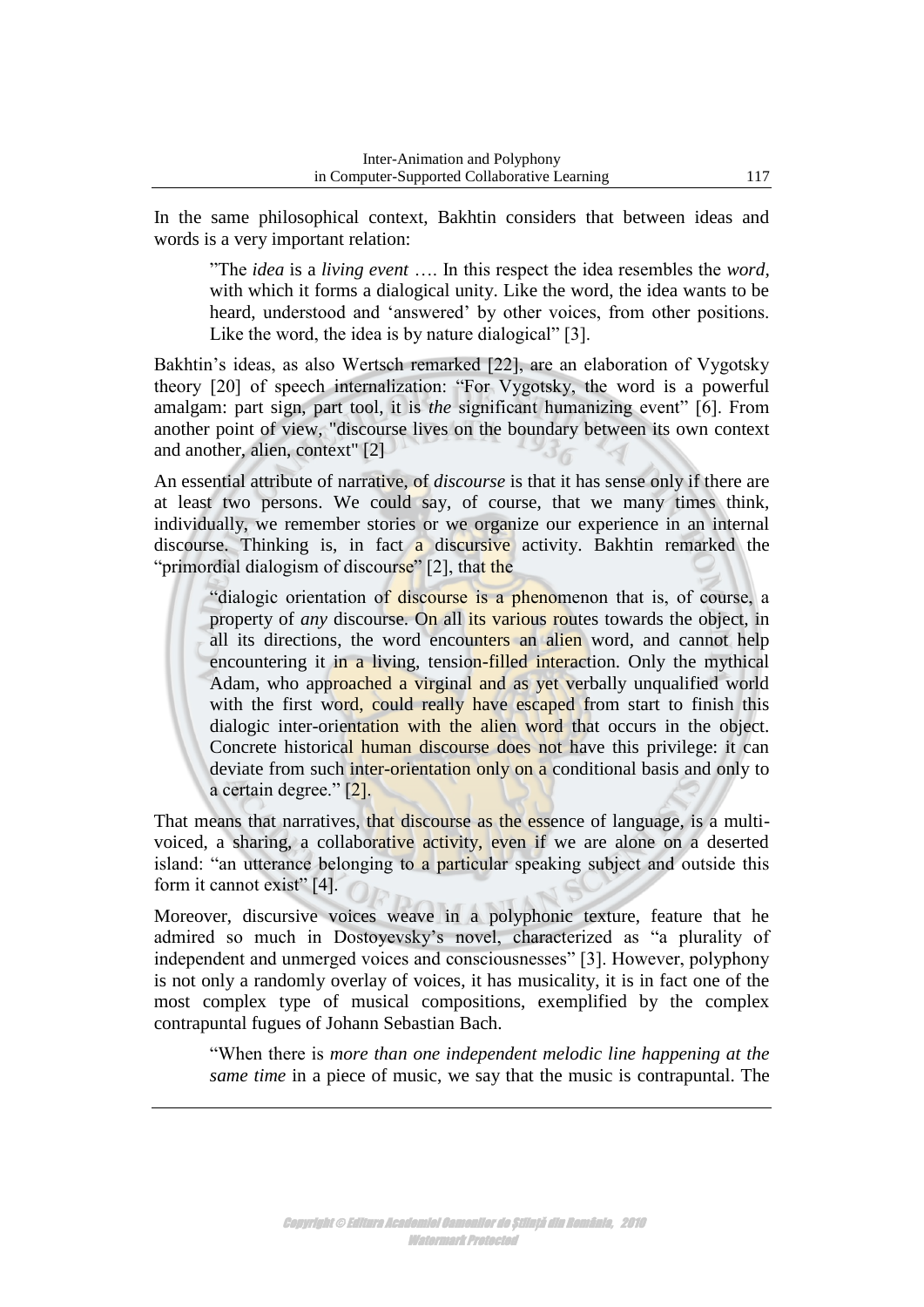independent melodic lines are called counterpoint. The music that is made up of counterpoint can also be called polyphony, or one can say that the music is polyphonic or speak of the polyphonic texture of the music." [13].

Discourse in Bakhtin's vision, by its multi-voicesness and inter-animation is almost obviously related to collaborative learning, being in fact associated with group cognition in CSCL: "The discourse-based conception of group cognition as proposed here rejects Descartes' notion of thinking as a mental activity of individuals." [16].

The central ideas in CSCL are collaboration and the introducing of another vision on how we should consider learning.

Learning is viewed as a process of knowledge construction and, what is very important, knowledge is no more considered something exclusively personal, something that is inside our mind and may be represented in some symbolic structures (as is stated in artificial intelligence and cognitive theories). Instead an individual mind perspective and instead considering learning as a transfer of a commodity named knowledge from a teacher to a student, in CSCL learning is not only individual but also associated to discourse as group knowledge building, as group cognition [15].

In this process, the main role is taken by the discourse, by the sequence of utterances of the dialog of the participants in the collaboration, exchanged in a human language: "knowledge is interactively achieved in discourse and may not be attributable as originating from any particular individual" [16]. Moreover, discourse seems to be more than a simple sequence of utterances. For example, Tannen sees discourse as related to music and discusses about repetition, dialogue, and imagery as means for creating involvement [17]. One essential attribute that all the above have in common is repetition and, related to it, rhythm.

## **3. Computer-based tools for analyzing polyphony and inter-animation in CSCL conversations**

When somebody listens Johann Sebastian Bach's fugues or even other classical music works, she remarks how several themes and their variations are exposed, developed and re-exposed by several instruments.

Moreover, these themes and their variations seem to inter-animate (even the name of musical "fugue" expresses exactly the idea that several voices are "running" and "chasing" one each other), becoming a playful ground for creativity (a particular type of polyphonic musical piece is called even an "invention").

As we have seen in the previous section, Bakhtin used the musical metaphor for linguistics, considering that "the voices of others become woven into what we say, write, and think" [9].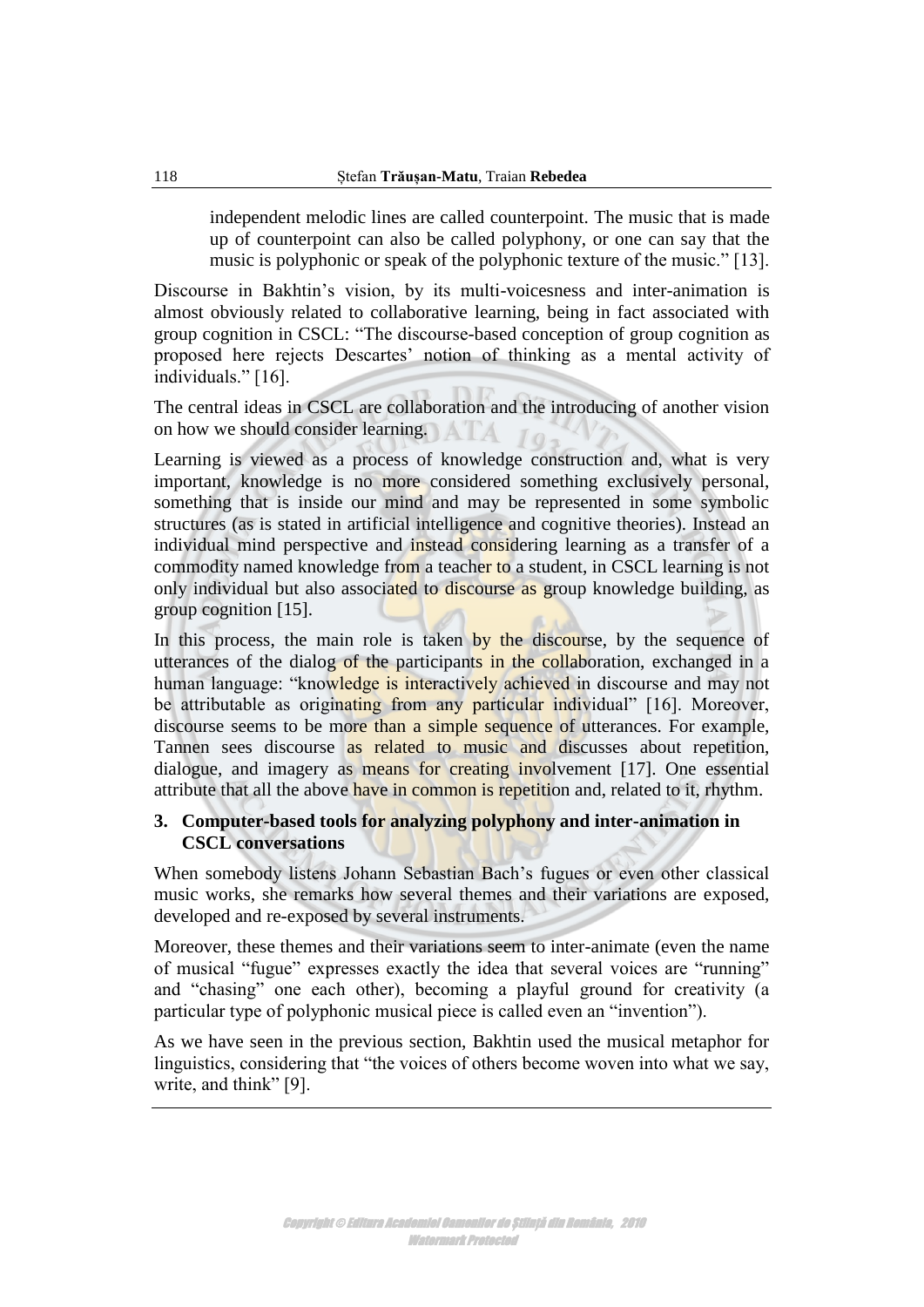Therefore, for analyzing CSCL chats, it is a good idea to investigate how voices are woven in discourse, how themes and voices inter-animate in a polyphonic way.

This is important not only to understanding how meaning is created but also for trying to design tools for support and evaluation.

| Catalin | In primul arand avantajul acestui sistem il constituie comunicarea in timp real                                                                                                                                                                                                                                                                                    |
|---------|--------------------------------------------------------------------------------------------------------------------------------------------------------------------------------------------------------------------------------------------------------------------------------------------------------------------------------------------------------------------|
| Catalin | si nu neaparat in format scris ci cu dinamin folosind video si voce                                                                                                                                                                                                                                                                                                |
| Catalin | nu de multe ori un manager asigneaza taskuri subalternilor iar online conference ofera o solutie eficienta pentru a lega mai multi oameni aflati in diverse colturi ale planetei                                                                                                                                                                                   |
| Catalin | arbitrajul unei astfel de discutii se poate face dinamic fiecare invocand dreptul la replica iar managerul oferindul cand considera ca este necesar                                                                                                                                                                                                                |
| Catalin | si astfel o discutie poate avea sens si poate duce la ceva constructive                                                                                                                                                                                                                                                                                            |
| Catalin | Aceasta solutie este mai buna decat o convorbire de la un telefon mobil datorita accesibilitatii, multi-sharingului d <b>e</b> informatie etc                                                                                                                                                                                                                      |
| Gabi.V  | Eu sustin blogul ca mijloc colaborativ pe web. De ce? Poate unul dintre avantajele cele mai evidente, cel putin in comparatie cu chatul, este acela ca nu necesita sincronizare intre utilizatori.<br>Stim cu totzii cat de greu ne-a fost si noua sa stabilim aceasta intalnire virtuala. Inchipuiti-va daca este vorba despre mai mult de 4 <u>utilizatori l</u> |
| Gabi.V  | Un alt avantaj considerabil este acela <u>al p</u> osibilitatii de structurare foarte buna. Creator <u>ul blogului isi nostas propres presetel</u><br>sau kuolemade.<br>folvat, iar ceilaití pot apoi, intr-un<br>mod liniar, sa isi aduca raportul la problema bopoctiva.                                                                                         |
| inna C  | Termenul "wiki" poate suna ciudat la hoeput pana si ca termen istoric modul in care a lust mastere primul astfel de sistem, WikiWikiWeb, este interesant                                                                                                                                                                                                           |
| ima C   | dar sa revenim la ce ofera wiki                                                                                                                                                                                                                                                                                                                                    |
| inna C  | Un alta avantaj este si cel mentionat de domnu<br>Verzea in cadrul sistemular sau… si anume faptul ca est( asincron. Intr-adevar, desi mai multi utilizatori participa la crearea unui articol, nu<br>este necesar ca toti sa fie online simultan.                                                                                                                 |
| inna C  | Ca aspecte importante trebuie retinut ontinutul mae de informatie dare va fi pus la dispozitie angajator: un bagaj mare de cunostinte, fiecare va impartasi din experienta sa, va putea pune la<br>dispozitie link-un, isselle in voicete à avut idei sex propierae sayulare poate completa.                                                                       |
| ima C   | Este o sursa de informatie nepretuita, usor de utilizat (un simplu Search) si usor de intretinge adaugare, editare si stergere a articolelor user-friendly).                                                                                                                                                                                                       |
| ina C   | Cam asta ofera Wiki.                                                                                                                                                                                                                                                                                                                                               |
| inna C  | Mai sunt alte propuneri? :)                                                                                                                                                                                                                                                                                                                                        |
| Irina B | interesanta abordarea dumneavoastra                                                                                                                                                                                                                                                                                                                                |
| Irina.B | dar ce ziceti de forum ? este in acelasi timp o modalitate de comunicare<br>mo <b>r</b> informatii utile si ce necesita sa ajunga la destinatie rapid, dar si posibilitatea de a acoperi mai pe larg un subiect<br>de larg interes, cu detaliere personala si colaborativa                                                                                         |
| Inna B  |                                                                                                                                                                                                                                                                                                                                                                    |
| Irina.B | forumul ofera aceasta gama larga de avantaje, cum ar fi se este de posarizare, folosind topicuri si threaduri la obiect<br>spre deosebire de wiki unde un subscribit de poste mai multi utilizatori, dar fara sa fie retinute det                                                                                                                                  |
| Irina B | de asemenea nformatia lecesara poate fi accesata fosse simplu, cautandu-se in baza de date sau cu referinta exacta la threadul dorit                                                                                                                                                                                                                               |
| Catalin | In general blogurile sunt string any mentru a raspudie la probleme. Technical facers ca.si raspunda & probleme it sa si spuna parerea despre ceva fie ca a fost intrebat sau nu, mai degraba<br>aflii dintr-un blog ce pasiuni are omul acela you unformatu vitale sau raspunsuri care te preocupa                                                                 |
| Inna B  | intr-o firma consider ca trebuie se evisto no control asupra discutiilor si asupra drepturilor utilizatorior, de aceea este nevoie de un adminitrator care sa modereze aceste lucruri, spre<br>deosebire de celelalte tehnologii un de abest lucru nu este posibil                                                                                                 |
| Irina B | desigur, ii lipseste o anumita sincronizare dar nu este nevoie de aceasta in fiecare moment into o firma                                                                                                                                                                                                                                                           |
| Gabi.V  | acesta este intr-adevar, numa unul dinte utilizarile unul blog. Dar un director de firma co duraneavoastra bineinteles ca este capabil sa treaca dincolo de aceasta utilizare de baza si sa vada<br>utilitatea specifica nevoilor firmei sale.                                                                                                                     |
| Irina.B | un mediu colaborativ nu presupune lucru real-time, si gasirea unor rezolvari la problemele jale                                                                                                                                                                                                                                                                    |
| Irina.B | chiar daca chatul are un oarecare avantaj in faptul ca este in timp real, nu store necesar acest lucru decat in 5% din cazuri probabil, si sa nu mai vorbim de delayuri si conexiuni prosste                                                                                                                                                                       |
| Catalin | Probabil va fi destul de greu domnule Verzea sa convigenti oamenierscrie intr-un blog ce vreti dumneavoastra nu ce vor ei , personal nu stiu cum o veti face                                                                                                                                                                                                       |
| Irina.B | si nu in ultimul rand, forumul are posibilitatea de a anunte mgajatii de noile replyuri aparute in topicurile care le sunt de interes                                                                                                                                                                                                                              |
| Irina B | de exemplu un angajat de la departamentul de solutiu nu va avea nevoie sa stie ce se intampla in dep de contabilitate si de fapt nici nu ar trebui sa stie                                                                                                                                                                                                         |
| Gabi.V  | Blogul va fi pur si simplu expunere probleme de rezolvat, dupa care fiecare participant isi va posta propriile comentarii. Libertatea de exprimare va fi mult mai mare decat pe un chat<br>dezorganizat si mai usor de urmarit decar pe un forum                                                                                                                   |

#### Fig. 1. Several threads in a chat.

During conversations, each of the participants introduces new variations or derivates on the theme of the chat or iterates an already uttered theme variation.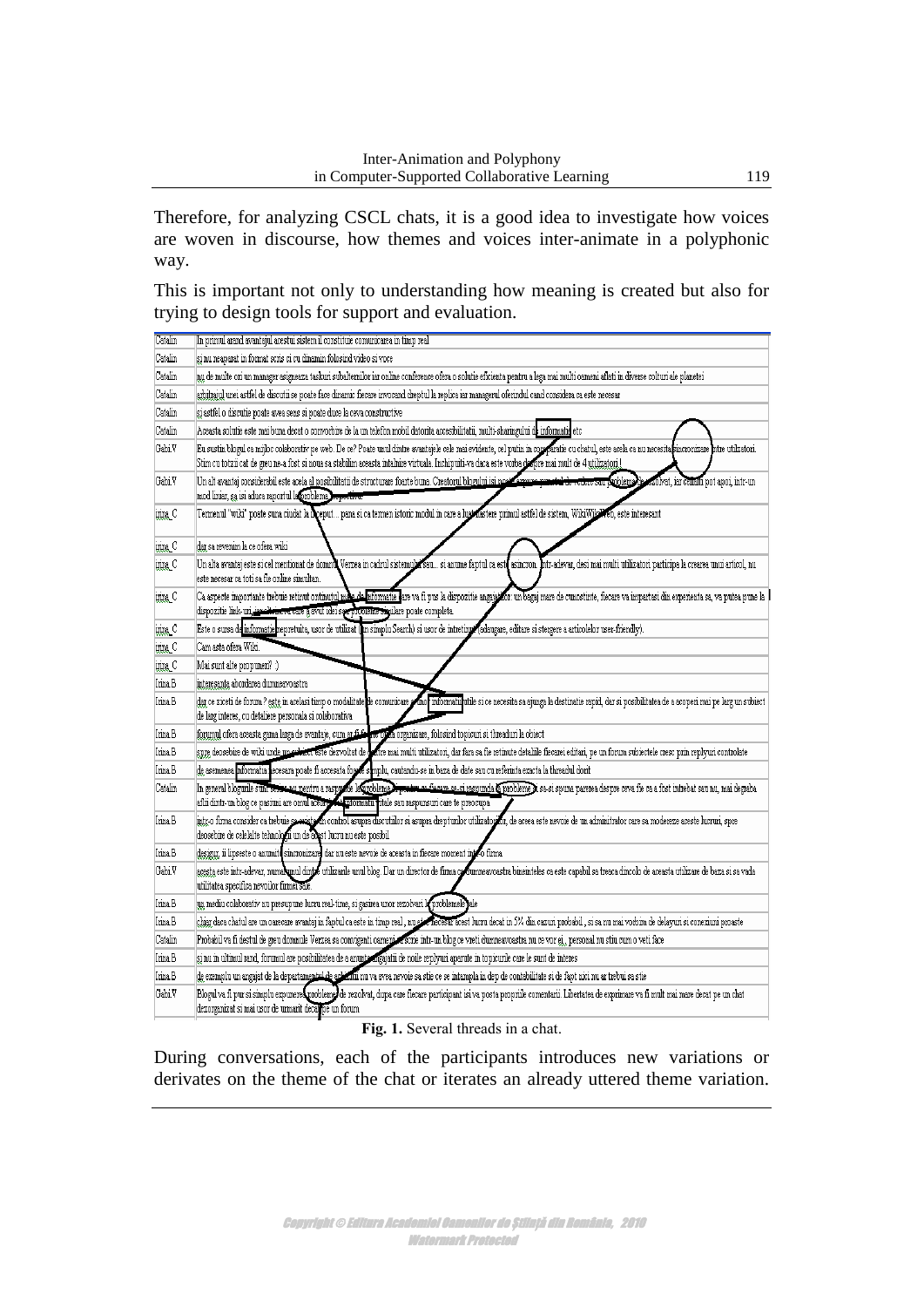Similarly to a musical piece, the chats for CSCL have a main theme, a topic that is, for example, the problem to be solved or the product to be designed by the students.

This theme generates threads of discussion containing interactions that may be identified and classified according to classes of interaction patterns. These threads contain variations (sub-topics) of the theme, in the same way as musical variations. One fundamental issue in polyphony is the presence of several participants (or "voices") uttering ("singing") in an unitary way in a given moment. Among the participants, short dissonances may appear, but these are "solved" and a unity is obtained. In this longitudinal-transversal space, voices behave in an unity-difference manner (or centripetal-centrifugal [2]) and display inter-animation patterns.

As an example, let us consider a chat, from which an excerpt is presented in figure 1, performed by students at a Human-Computer Interaction course at the Computer Science department of the "*Politehnica*" University of Bucharest. They had to discuss about what facilities and tools should have a collaborative environment. Among their utterances, several links may be easily discovered, for example repetition, as mentioned above.

The links among utterances form threads. In figure 1 are emphasized three such threads, which include only very simple links: repetition of words. All these threads, in addition to their intrinsic longitudinal nature, due to their co-presence in the same time, influence each other, inter-animating in different ways. For example, in figure 2 is represented a part of the inter-animation process among the students in the development of the threads of the links in figure 1. Time flows from left to right and the same representation of the themes is kept. In addition to the sequential dimension of themes development, in the same figure are represented also (by thick arrows) three interactions between themes, which may be considered as transversal interaction patterns (two divergent and one convergent).



**Fig. 2.** The longitudinal-transversal dimensions.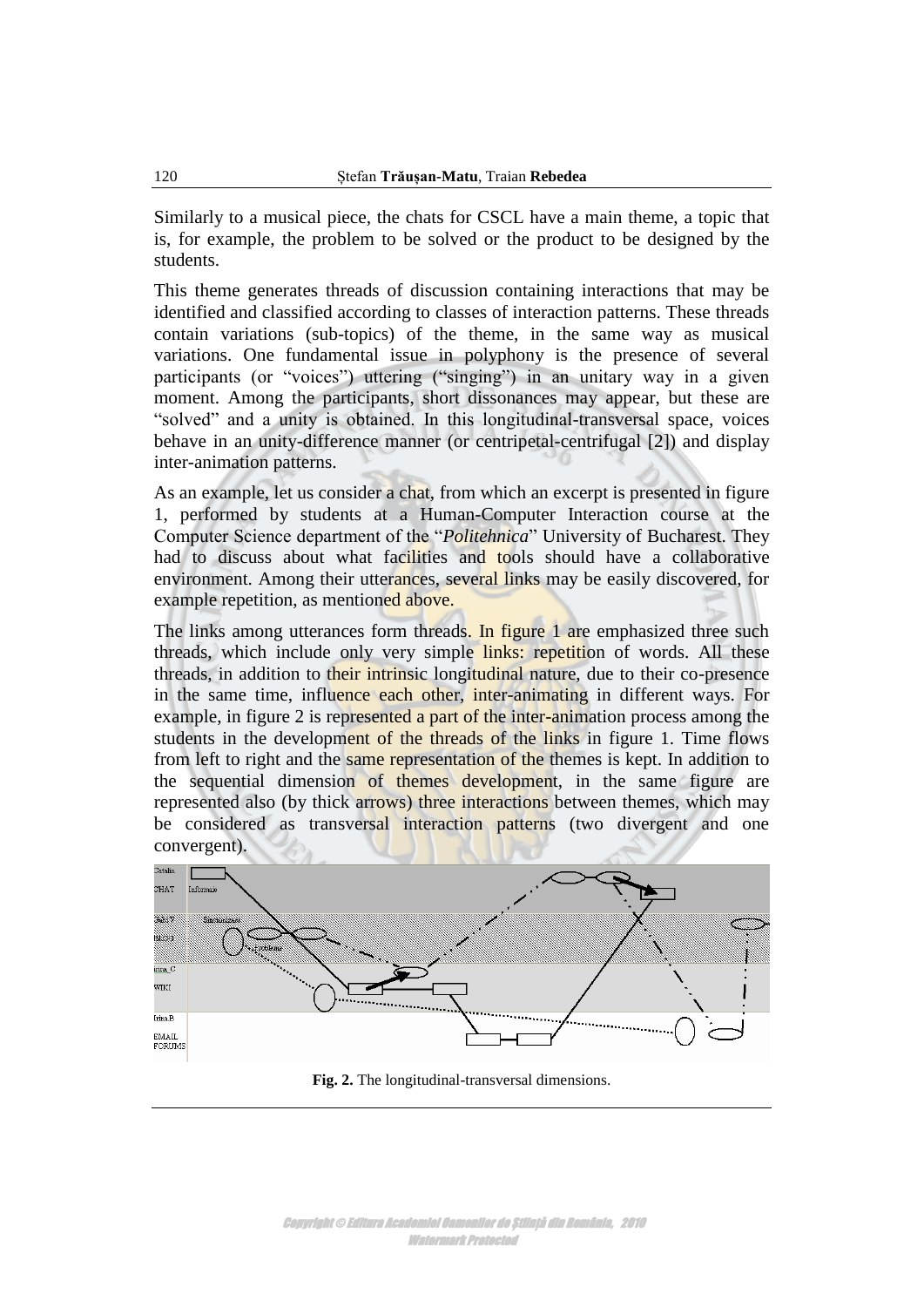Specific inter-animation patterns may be identified along each of the unity and difference dimensions in a chat [18]. In CSCL, each of these patterns may be used for automatic abstraction of useful data, either for the participants in a chat, or for teachers, towards evaluation purposes. A graphical representation of chats was designed and implemented [18], in order to facilitate an analysis based on the polyphony theory and to permit the best visualization of the conversation. For each participant in the chat, there is a separate horizontal line in the representation and each utterance is placed in the line corresponding to the issuer of that utterance, taking into account its positioning in the original chat file – using the timeline as an horizontal axis (see figure 3). Each utterance is represented as a rectangular node having a horizontal length proportional with the textual length of the utterance. The distance between two different utterances is proportional with the time passed between the utterances [18].



**Fig. 3.** Automatically detected links.

One of the most important goals in any collaborative learning process is the assessment of the contribution of each learner. For CSCL using chat conversations, in order to determine the contributions of the participants, a graphical representation was implemented starting from the polyphonic theory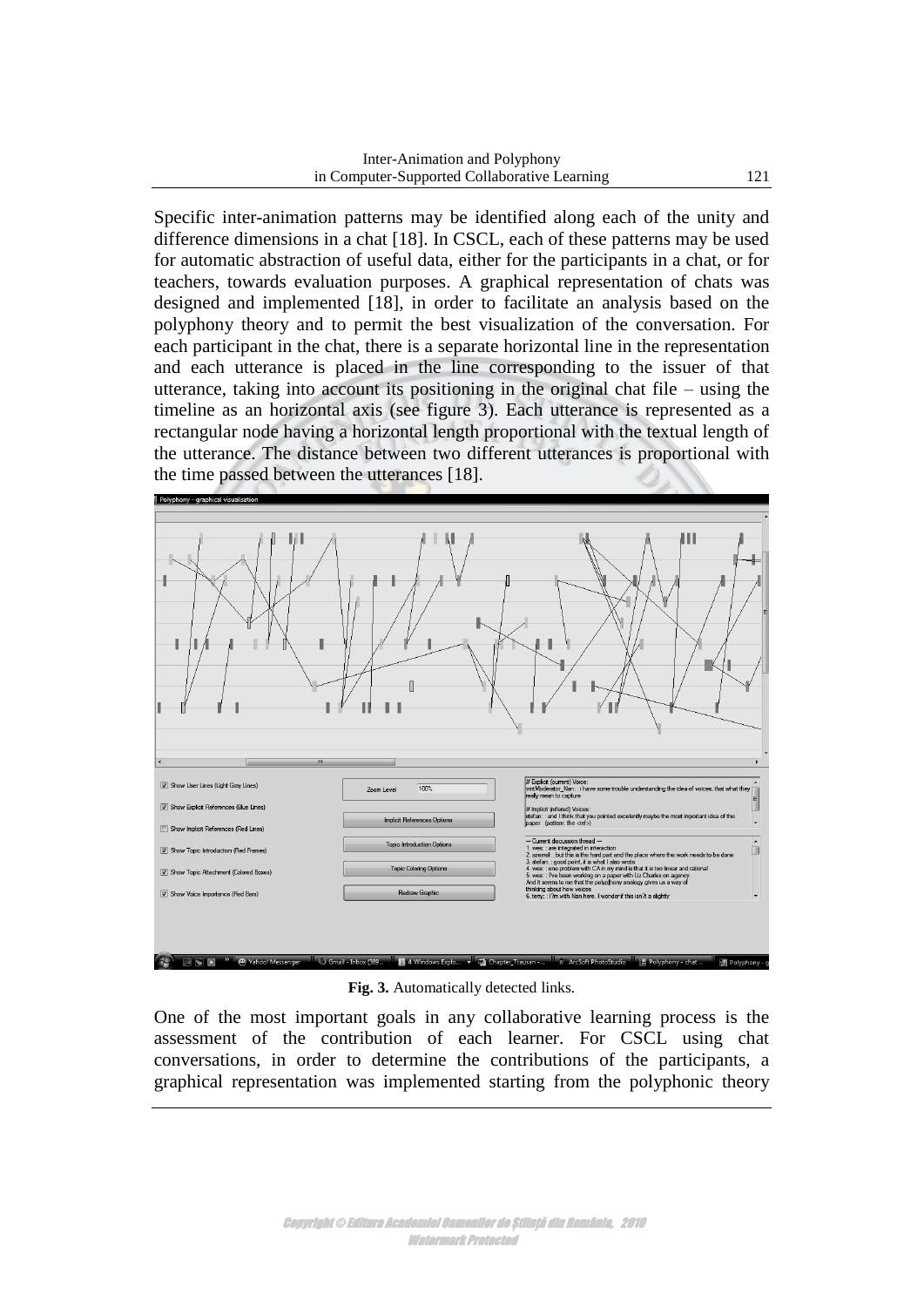and the analysis method [18]. The evaluation of the contributions of each learner is considering in what degree they have influenced the conversation. In the terms of our polyphonic model, we evaluate in what degree they have emitted strong utterances that influenced the following discussion, or, in other words, in what degree the utterance became a strong voice. An utterance is considered strong (it is becoming a strong voice) if it influences the continuation of the conversation. The contribution of each participant is computed by accumulating the strengths of the utterances she emitted [18].



Fig. 4. Evaluation of the evolution of the contribution of the participants.

The automatic analysis considers the inter-animation patterns in the chat. It uses several criteria such as the presence in the chat of questions, agreement, disagreement or explicit and implicit referencing. The diagram is generated using a series of parameters like: implicit and explicit reference factors, bonuses for agreement, penalties for disagreement, minimum value for a chat utterance, penalty factors for utterances that agree or disagree with other utterances as these utterances have less originality than the first ones. In addition, the strength of a voice (of an utterance) depends on the strength of the utterances that refer to it. If an utterance is referenced by other utterances that are considered important, obviously that utterance also becomes important.

## **Conclusions**

Bakhtin's ideas may be used as a basis for understanding phenomena in collaborative chats. A theory was proposed for CSCL, starting from the polyphony and inter-animation phenomena. Moreover, software tools were developed for vizualizing and analyzing the chats. Experiments were performed which demonstrate the usefulness of the tools for both students and professors.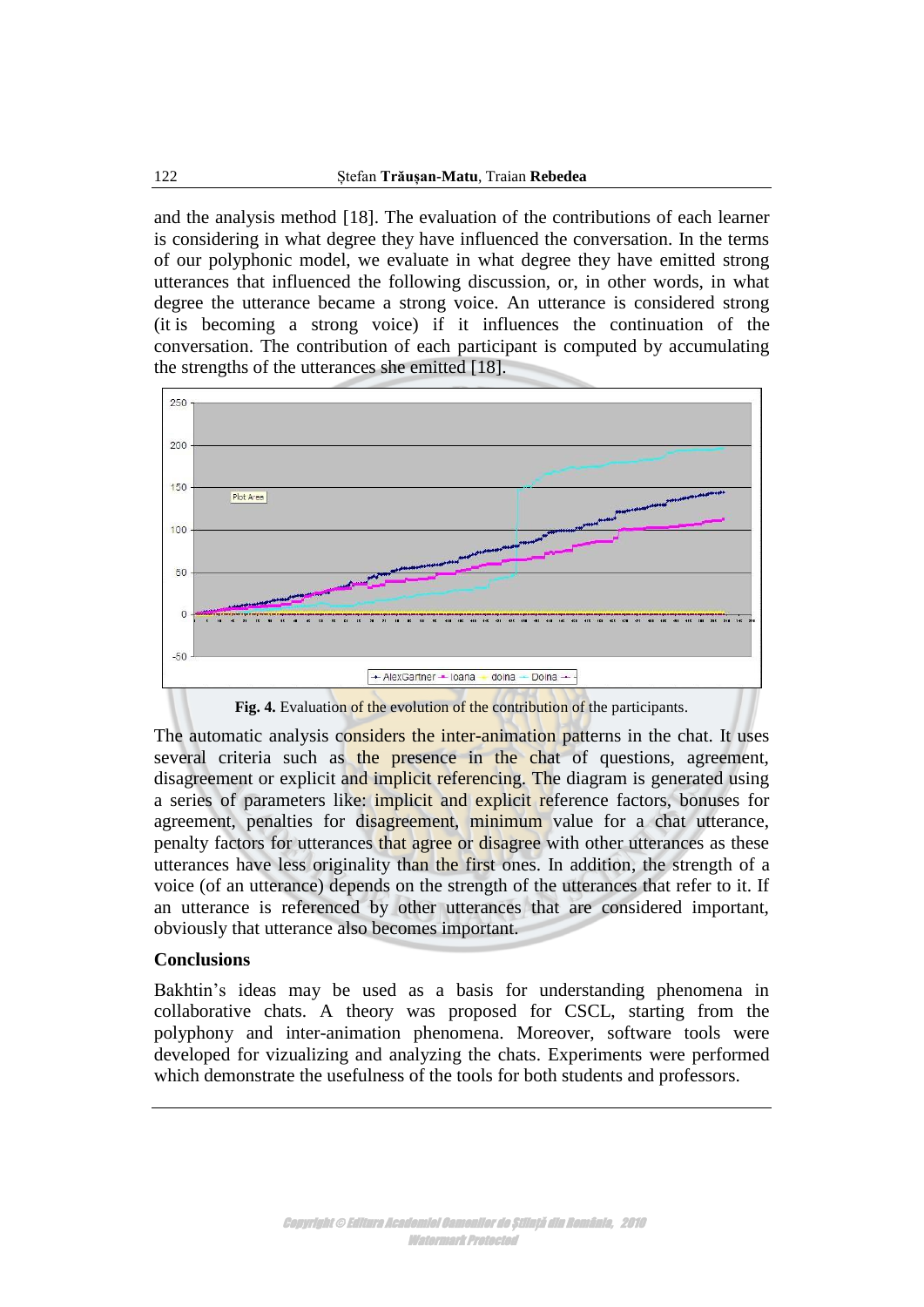#### **Acknowledgments**

The research presented in this paper was partially performed under the FP7 EU STREP project LTfLL, and the national CNCSIS project K-Teams.

# **R E F E R E N C E S**

- [1] M. Bakhtin, *Problems of Dostoevsky's Poetics*. (University of Michigan Press, 1973)
- [2] M. Bakhtin, *The Dialogic Imagination: Four Essays*, (University of Texas Press, Austin, 1981).
- [3] M. Bakhtin, *Problems of Dostoevsky's Poetics* (University of Minnesota Press, Minneapolis, 1984)
- [4] M. Bakhtin, *Speech Genres and Other Late Essays*, (University of Texas Press, Austin, 1986)
- [5] M. Dascalu, E.-V. Chioasca, S. Trausan-Matu, *ASAP- An Advanced System for Assessing Chat Participants*. In D. Dochev, M. Pistore, P. Traverso, (Eds.): *Proceedings of AJMSA 2008*, LNAI 5253, Springer, 2008), pp. 58–68.
- [6] C. Emerson, *The Outer Word and Inner Speech: Bakhtin, Vygotsky, and the Internalization of Language*, in Morson, Gary Saul (ed.), *Bakhtin. Essays and Dialogues on His Work*, (The University of Chicago Press, Chicage,1986).
- [7] B. Grosz, A. Joshi, and S. Weinstein. 1995. *Centering: A Framework for Modelling the Local Coherence of Discourse*, Computational Linguistics 21(2), 203-225.
- [8] D. Hicks, *Contextual inquiries: A discourse-oriented study of classroom learning*, in Hicks, D. (ed.), *Discourse, Learning, and Schooling*, (Cambridge University Press, 1996) pp.104- 141.
- [9] T. Koschmann, *Toward a Dialogic Theory of Learning: Bakhtin's Contribution to Understanding Learning in Settings of Collaboration*, in C. Hoadley and J. Roschelle (eds.), *Proceedings of the Computer Support for Collaborative Learning Conference*, (Laurence Erlbaum Associates, Stanford, 1999)
- [10] C.S. Mahnkopf, *Theory of Polyphony*, in C.S. Mahnkopf, F. Cox & W. Schurig (eds), *Polyphony and Complexity*, (Wolke Verlags Gmbh., Hofheim, Germany, 2002)
- [11] C. Manning, H. Schutze, *Foundations of Statistical Natural Language Processing*, (MIT Press: Cambridge Mass. 1999)
- [12] A. Mihailovic, *Corporeal Words: Mihail Bakhtin's Theology of Discourse,* (Northwestern University Press, 2002)
- [13] Polyphony. 2005. http://cnx.rice.edu/content/m11634/latest/, last accessed on 31st January, 2009
- [14] F. Sapienza, *Mikhail Bakhtin, Vyacheslav Ivanov, and the Rhetorical Culture of the Russian Third Renaissance*, Philosophy and Rhetoric **37.2**, 2004, 123-142
- [15] A. Sfard, *On reform movement and the limits of mathematical discourse, Mathematical Thinking and Learning*, **2**(3), 2000, pp. 157-189.